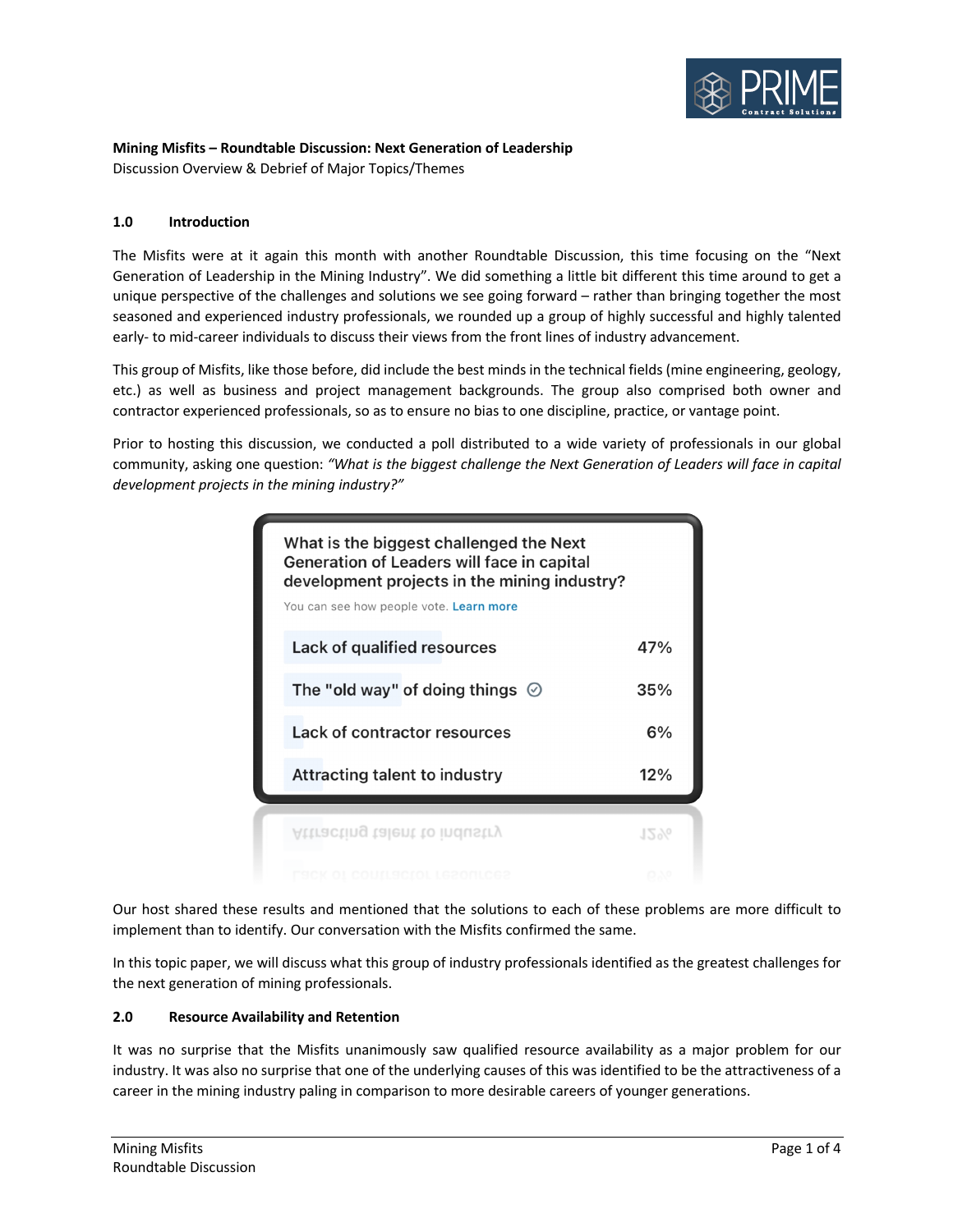

Anybody taking a look at undergraduate degrees being awarded in the world can see that mine engineer is nowhere near the top, but what is more concerning is the steady decline of engineering studies performed in universities and colleges.

Add to this the fact that many young professionals with a technical background are far more frequently drawn to other industries (see software development, coding, and just about any other technology-based industry besides mining), and we are left with a daunting challenge: how do we attract young resources to an industry that is being vacated daily by experienced professionals coming up on retirement?

Further to this, when we have attracted the young talent, how do we keep them in the industry rather than jumping ship to a more desirable field that is offering better life-balance opportunities?

One thing is clear, our parents' mining industry is no longer attracting enough of the most brilliant young minds today, who seem to be more content working from home, writing code for Google while earning a small fortune, than developing a remote mine site thousands of miles from their homes and families. Who can blame them?

As stated above, the solution is easy to identify: attract qualified resources, and retain them throughout a successful career in the mining industry. However, the implementation of this solution is not so simple.

Mining just isn't perceived as "sexy".

## **3.0 Lifestyle Demands of the Younger Generations**

This Misfits discussed the lifestyle wants of younger generations, as compared to generations more senior to them. It is evident that the younger work force has different demands, and more relevant to the topic, can have these demands met in other competing industries.

If we want to do better, we in the mining industry need to adapt to the new working conditions if we wish to attract the next generation of mining professionals and leaders. If the global pandemic has taught us anything, it is that business can and will adapt to the technologies available to us, particularly those offering a remote work lifestyle.

The Misfits concur that 100% remote work is not a feasible solution for capital project development, but we also do not believe that our industry is living up to the full potential of those options available.

In discussion around the needs of the younger workforce, we also discussed the importance of social and environmental responsibility. It is no surprise to anyone that the younger generation has a strong focus on these elements when choosing their lifestyle and, as a result, their career path.

What may be surprising to those entering the workforce, is the same level of importance leadership in our industry has placed on social and environmental justice. This should not be surprising to them, the fact that it is, should be alarming to those looking to recruit.

As professionals in the mining industry, we have been steadily ramping up our focus on health, safety, environmental impacts, community relations and related factors. Just look at the importance, emphasis and resources mining companies are pouring into ESG.

Where we are lacking in performance is marketing and advertising this. Mining has a negative connotation when viewed through the lens of environment and social responsibility. However, we commit extensive resources to improving in these areas, but rarely take credit for this monumental effort.

If we want to attract young resources who place a lot of value in these arenas, we really need to make it known that we hold those same values and employ them in our daily practices as absolute and unshakeable core values.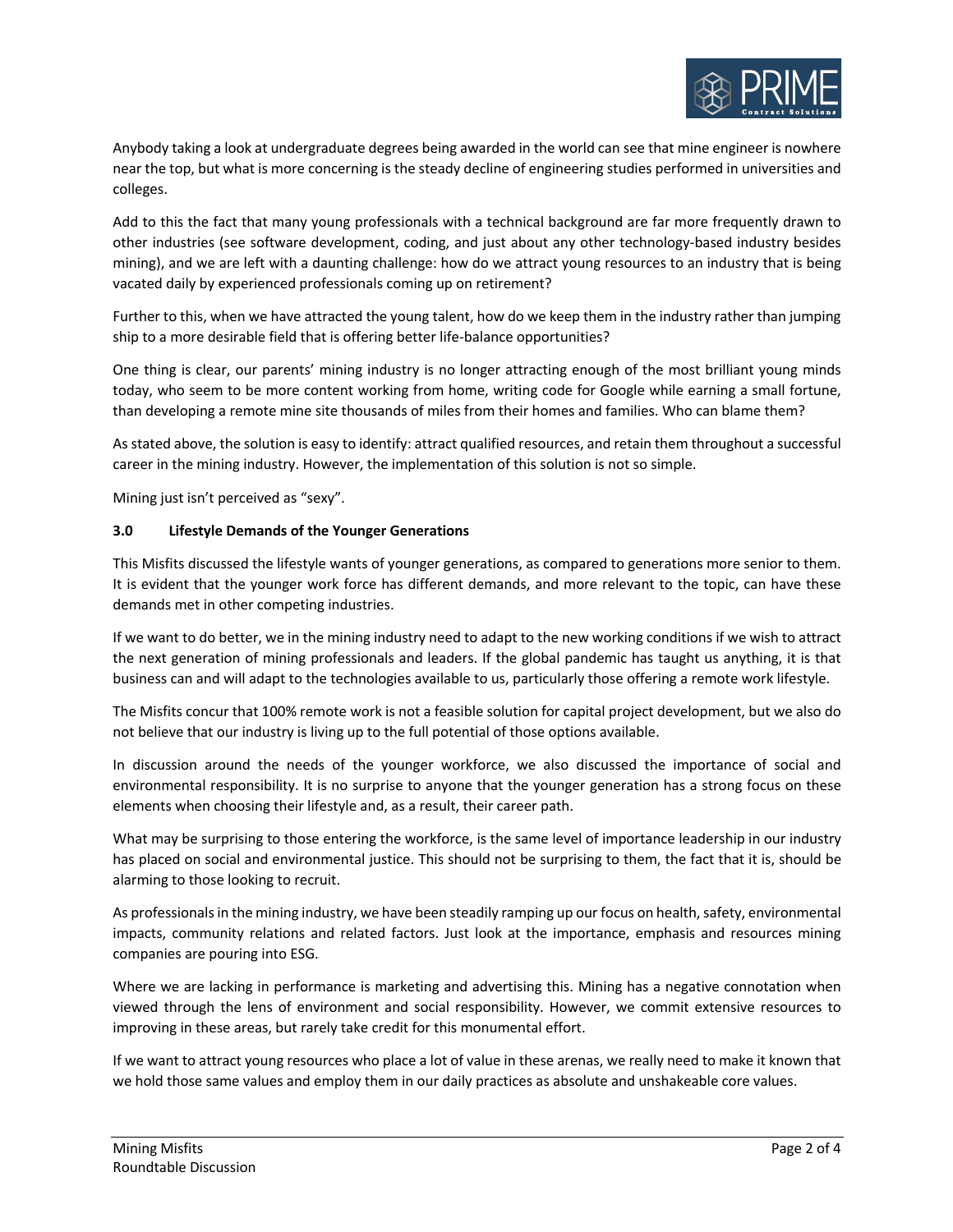

### **4.0 Mentorship and Development**

The Misfits that joined this conversation had two things in common: they are all advancing through their careers at a great pace for their relative experience, and they all give credit to mentors and teachers they had along the way. Any young resource, right out of school and without any real-world experience, rarely advances in the industry (or more importantly, advances the industry) without exceptional guidance.

What the Misfits identified is this is a two-sided coin. We need intelligent and ambitious resources willing to commit a good portion of their life to learning a trade, but we also need seasoned professionals who have the skillset and personality traits of a good mentor.

Without an ambitious student, vacant roles will not be filled. Without a pragmatic teacher, young resources will often struggle to advance their career to the full potential.

A lot of this comes down to emotional intelligence. Not all of us are good students, just like not all of us are good teachers. As career professionals, we are invested in the sustainability of our industry. The sustainability of our industry is reliant on training a new generation of the workforce.

Once we have onboarded young talent, the clear next step is ensuring that we are setting them up for success by passing on the learnings and the inherent knowledge of those experienced professionals. However, this needs to be done in a systematic and structured way.

The Misfits believe that selecting the right mentor is just as important as bringing on a new resource with the right skillset and traits to take on the challenge of development.

### **5.0 Conclusion**

Throughout this conversation, several Misfits made a comment along the lines of "the industry needs to do this", or "the industry really struggles with this", or "the challenge for our industry is this". One observant Misfit mentioned the same, and offered a difficult conclusion: it is incumbent upon *us*, not *the industry*, to implement solutions.

After a brief moment of self-reflection, we all passionately agreed! The industry is not going to change itself. We, as experienced professionals, need to step up to the challenge and effect change.

As stated right up front, we know what the solutions to our challenges are: attract new resources and develop them into the next generation of leadership for the mining industry. Implementing these solutions are not as simple, but we have to stop waiting for it to happen, and make it happen.

We can attract new resources by targeting recruiting in mining communities. We can attract resources with needed skillsets from competing industries. We can advertise and market our industry, and our career paths, to be compatible with (not contrary to) the values of our target generation: we value the environment, we value social responsibility, we value a strong work-life balance and have the tools available to make it a reality.

In the end, not advertising these qualities will only continue to be a detriment to our recruiting capabilities, and the generation gap (or the skills gap) will only continue to grow.

*The Mining Misfits are advancing in the industry as proponents of dialogue meant to bring about development and growth to meet the challenges of today. We are changing our name, but not our core values. Going forward, keep your eyes out for updates and other engaging information from the Mining Mavericks.*